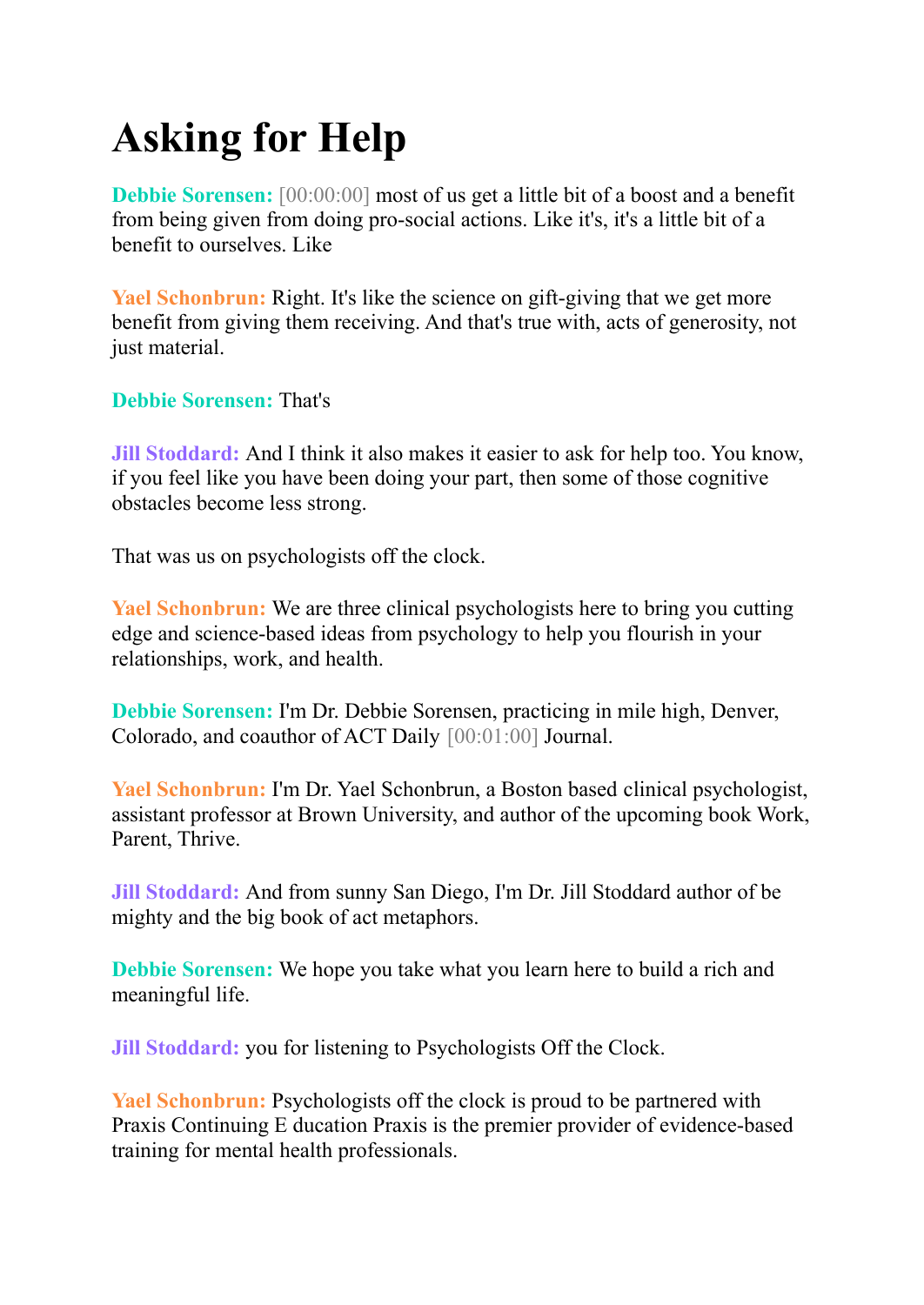**Jill Stoddard:** And here at psychologists off the clock, we are huge fans of Praxis. One of the things I love most about Praxis is they offer both live. And on demand courses. So if you're really looking for that, live interaction with other people who are taking the course , you can get that.

Or if you have a busy schedule and you need something that you can just kind of click onto whenever you have time, , they offer that as well, and every course I have ever taken from Praxis has really been of [00:02:00] such value to me.

**Debbie Sorensen:** I get questions a lot from clinicians who are looking for act training or other types of trainings, and Praxis my go-to place that I send people no matter what level they are, because they have really good beginner trainings for people who have no experience.

And they also have terrific advanced trainings on different topics and just people who want to keep building their skills.

**Yael Schonbrun:** You can go to our website and get a coupon for the live trainings, by going to our offers page at off the clock, psych.com/sponsors. And we'll hope to see you.

**Jill Stoddard:** We're here today with a co-host episode for you on asking for help and both Yael and Debbie have recently come out with articles

Yael co-wrote an article with a former guest of ours, Brad Stohlberg that came out in the Washington post on May 5th called therapist or coach understanding the difference and how to pick one. . And Debbie came out with an [00:03:00] article in psyche called how to ask for help. That was released online. In April. And we decided to have an episode based around this idea of asking for help. And I thought I would start by asking Debbie and Yael, you know, how interesting that they have both written articles that were different, but similar that happened to come out around the same time.

So I thought we could start with maybe you guys sharing, what is it about this topic? Like, what is it that drew you to this topic and had you writing articles about.

**Yael Schonbrun:** Well, help, help seeking is obviously such a dominant thread in, in the modern conversation. Cause I think so many people have struggled throughout the pandemic and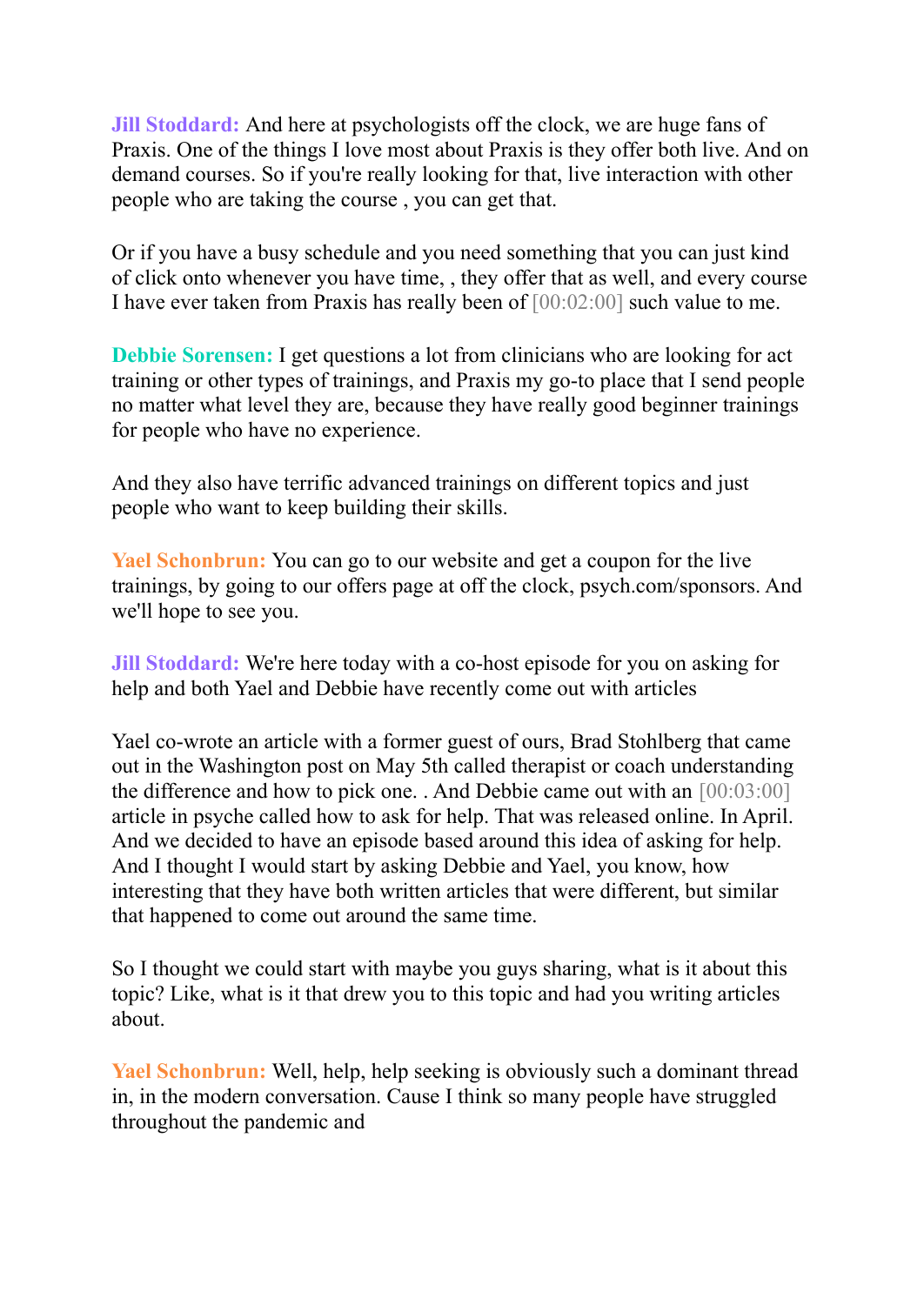help can be hard to find in. So many of us are in need of help. One of the things that drew me, particularly to talking about the difference between a therapist and a coach and how to find a good helper is that it's hard to sort of see through the thicket to figure out like what kind of help would actually [00:04:00] serve you. And the other thing that I am always really excited to share with the public . Is that both in in the fields of therapy and coaching, there's help, that has evidence behind it and then there's help without evidence behind it.

And so that's something that through the podcast, through conversations that I have with peers and through my writing, I'm always excited to get more out into the public that just like medicine goes through FDA test. and coaching go through testing and randomized controlled trials and are some coaches that have proven their value in helping people to get to a better place.

And some that have no evidence or even have evidence in the opposite direction than what we want. So , it's like one of my missions to try to help people connect to help. That's actually helping.

**Jill Stoddard:** I love that yell and that, to me, that's so values driven, you know, me knowing you so well. I know how important research and science are to you. And that's a huge mission of our podcast to share science backed ideas from psychology. So this sounds like it was [00:05:00] a really values driven mission for you. What about you, Debbie?

**Debbie Sorensen:** Well, my article that I wrote is much more broad. It's not so much necessarily about professional help from, you know, a therapist or a coach or something like that, which is part of it. But it's also, you know, asking someone to. Feed your dog or give you a ride somewhere, something like that. So it included kind of a wider range of help.

It's a longer article and it had a wider range of help seeking kinds of things you might be looking for. And I mean, to be fully honest, I was approached to write the article by psyche with the topic they do, these guides, and it was, do you want to write an article on how to ask for help? And I'm not quite sure how they found my name, but I think it really ties together. I mean, it is something I really struggle with and always have I have that. Oh, I have to do everything myself, belief in my head sometimes where it can be [00:06:00] problematic for me, but also I think it's related to the work I do on burnout. I work with a lot of clients on communication skills and assertive communication and advocating for themselves. And also some of the work I'm doing with Megan. McCalvi on block. Right. It's like, we need to be in these relationships with people where there's give and take and we're connected and you know, we're not meant to be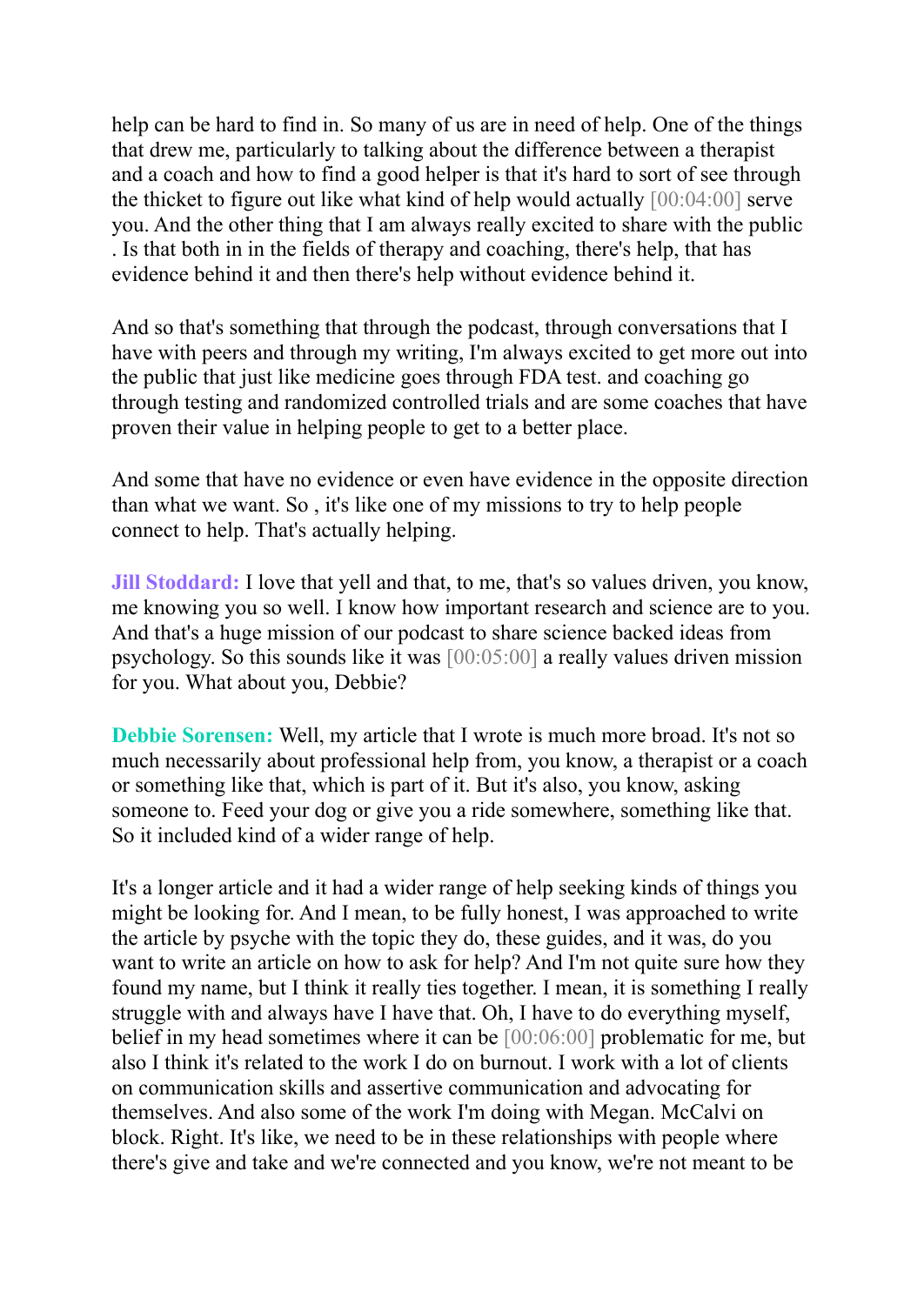an island here. And so I was, when I was invited to do it, even though I didn't really have a whole lot of time to do it, I thought this is a really good topic.

And then of course, I started looking out for it in my life. And when you look out for something like this, it's everywhere. You know, I had conversations with my mom about it. I noticed my seven-year-old daughter didn't ask for help for something really minor actually started with that story, because it's such a simple example of how from a young age, sometimes we don't ask for help even when we could. So it

has both the personal and also just the, you know, someone [00:07:00] asked me to and I said, yes,

**Jill Stoddard:** I loved that story about your daughter. Cause it really was like, whoa, you said she's seven, right? It was your seven-year-old daughter. Yeah, that even at seven, she said the words, I didn't want it. So it was, if you read the article, it's a story about. Debbie's daughter asking Debbie to open her water bottle for her.

And she had gone all day through the school day, not drinking water because she didn't want to ask someone to help her open the bottle. And that she said she didn't want her teacher to think she was weak. And even the fact that she used that word at seven was like, really, it really hit me. You know, that at such a young age where, so, you know, evolutionarily, we are meant to.

Work in community and tribes, right? And yet I'll you talk about this in your book about aloe parenting and that we really are supposed to be sharing the load. And somehow, culturally, we've become these really independent creatures where it's seen as weakness to ask for help. And that's really [00:08:00] not the way that we're meant to be functioning.

And the fact that it starts at such a young age, It really kind of hit me, Debbie, the beginning, the beginning of your article about your daughter in that way.

**Debbie Sorensen:** Well, I'm glad to hear that cause that I think that it was such a good example. And what's funny about that story is that she meant actually she didn't want her to cheat or to know she was too physically weak to

twist the top of her water bottle. But I think that theme of weakness is part of what happens. With asking for help. And I, I read a lot of research that's out there about this. And, you know, as a clinician, I talk to clients about this sometimes. Cause a lot of my clients struggle with this too. It's like they don't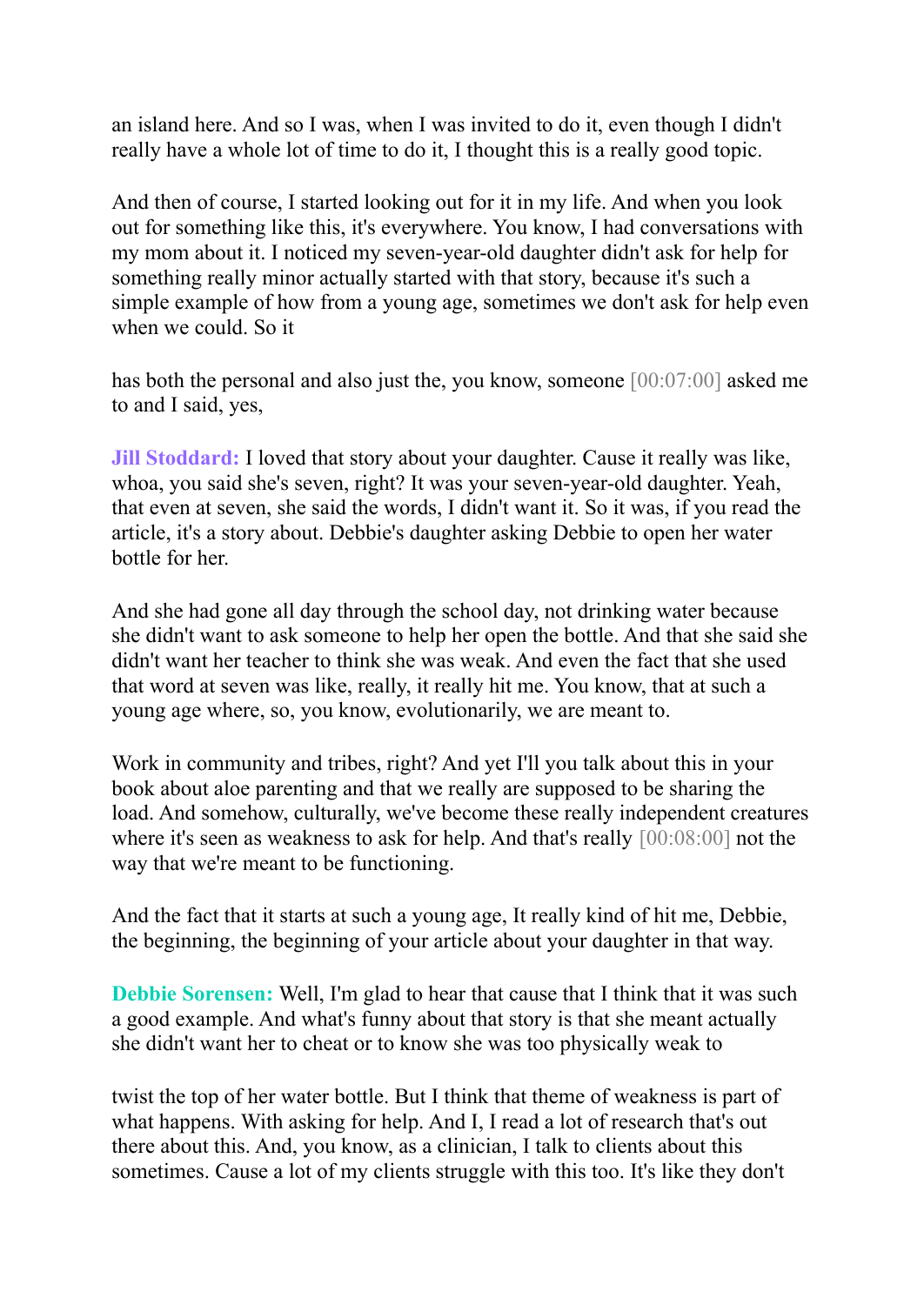even think of it or they could benefit from help, but there's something getting in the way it starts to feel. Very scary thing. Like I could never ask someone to read my paper for me and give me feedback, or I could never ask them to help me do this or that And like, I have to handle it all myself. Um, but I think one of the things that absolutely gets in the way are these beliefs, [00:09:00] Right?

Like if I ask for help, what are people gonna think of me? Are people going to be mad at me? Are they gonna think I'm weak? Like physically, possibly Like the water bottle lid, but also are they going to think of. Like I'm emotionally

**Jill Stoddard:** capable. Yeah.

**Debbie Sorensen:** Yes.

**Jill Stoddard:** Yeah, yeah.

**Yael Schonbrun:** It reminds me of this study that I read about, um, learning how to breastfeed and that in our culture, we have. Ideology that like moms should just know it should just be natural. But actually if you look in Western tribes that, do more of this collective child-rearing, there's a really heavy emphasis on older women teaching new mothers, how to do nursing. And so we somehow. Adopted this idea that we're supposed to just naturally know some things. And so therefore we shouldn't ask and that if we don't know that there's something wrong with us, so kind of like Debbie's daughter that we're weak, but also that there might be something physiologically wrong with us that we don't know how to do something that's supposed to come so naturally. And he thinks so much of the time. [00:10:00] It's just inaccurate that idea that we should just know

## **Debbie Sorensen:** Yeah,

**Yael Schonbrun:** What are other barriers? That, you guys have noticed either with patients that you've seen or in yourselves or in friends that get in the way of asking.

**Jill Stoddard:** I think for me, I mean, this has been really obvious to me just this week because I had surgery last week. And so I've been physically incapable of doing most of the things that I normally do. I can't drive a car and normally I'm the one who does pick up and drop off with my kids. Um, and so I've really had two.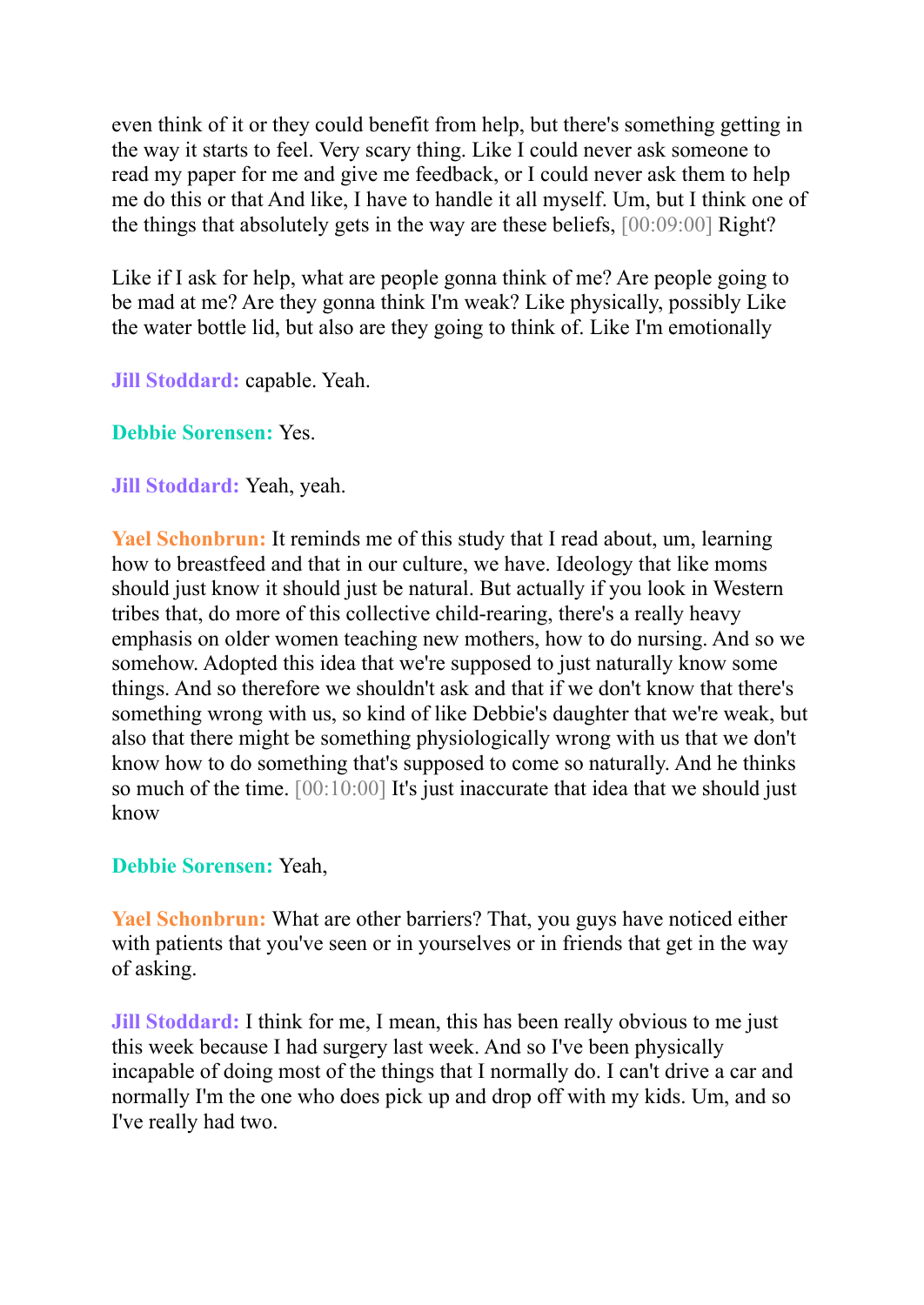Ask for help, mostly from my husband. And he's happy to do it. Um, but it's, it's a couple things. One is this, this fear of looking or seeming incapable, but mostly for me, it's I don't like putting other people out. I don't want them to be annoyed at me. I don't want them to think that I'm, what's the word I'm looking for.

I think it's an [00:11:00] annoyance. Like I just, I know how busy everybody is. And I know how busy I am. Right. And I'm happy to help other people. And sometimes it is a little bit of a burden with so much already going on that I don't want to kind of put an added burden on someone else where they feel like they can't say no.

And then, you know, ultimately it's about fear of disconnection, right? That like, I don't want my relationship to be damaged because I'm asking something of someone that's going to make their life. What about you guys?

**Debbie Sorensen:** I mean, I think that that is a huge thing. Just not, not wanting to be a burden, not wanting to seem and capable. I think a lot of times it's emotional discomfort around the asking itself, right? Like. I think there can be strong fear of rejection. If, if you ask for help and someone says, no, it's very painful.

Sometimes it feels really awkward or vulnerable to ask for help. And when I was writing [00:12:00] my article for psyche, I I delved into the social psychology research on asking for help, which is there's a whole research on this quite fascinating. And I can't remember the name of the authors of this classic study.

We can link to it in the show notes. I can't remember off the top of my head, but Heidi grant writes about it in her book reinforcements, which is all about asking for help it's great book. Um, but that they had done. Social psych study a long time ago, decades ago. And you know, social psych studies are always doing strange things out in the world, um, to try to see how people react.

And so they had people were supposed to go, I think it was something like they were supposed to go into a subway and just ask someone to give them their seat, to see what would happen. And the interesting thing about this study was. The researchers themselves, the research assistants who are supposed to go out and do this, they hated it.

They like wouldn't do it cause they'd get there and they'd get on the [00:13:00] subway. And then they'd be like, you know, it's so awkward and uncomfortable,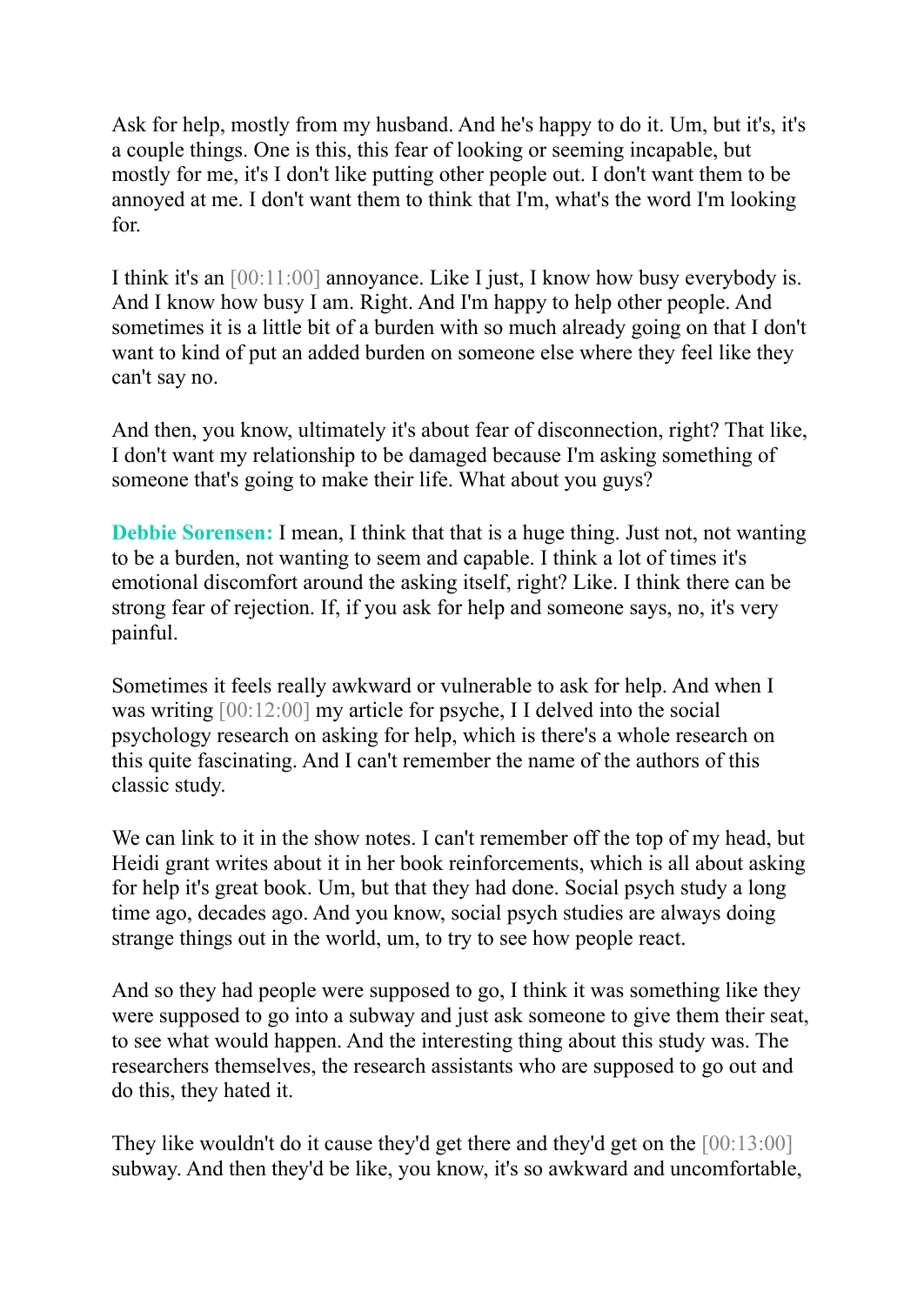but they just like, you know, would come back and have no data because they just, you know, chickened out or whatever. And it's like, why is that? You know, why is it so awful? It's just very, it can be very socially uncovering.

**Jill Stoddard:** Well, you know how we also have this like negativity bias, where we pay more attention or even the confirmation bias, you know, paying more attention to a perceived threat or that one bit of evidence that does confirm your biggest fear to the exclusion of all the other bits of evidence that show the country.

This brings to mind for me, I do have a friend who developed a reputation in our friend group as being. Asked for a lot of help. A lot of the time. And truthfully, she was talked about behind her back because people felt really put out and also it wasn't a two-way street. There wasn't a lot of given it was all taking.

And so I have this one example though,  $[00:14:00]$  that that is what I think about like, oh, that's what everybody is going to think about me. If I ask for help this one time. Right? It's like paying attention to that one time. This was true. That led to disconnection in relationship. And, criticism and like some gossip and basically like all of my fears being proven to come true, but not paying attention to all the times that that absolutely has not been the case.

**Debbie Sorensen:** . I think that's true. And we also, we, we do have this tendency to assume people will say no. And on average, we think people are going to say no more than they actually do. So there's a little bit of a bias there too, where we, we remember the times we got a no answer and we latch onto those.

But actually that, that causes us to overestimate the likelihood that our requests will be

**Jill Stoddard:** Or I think for me, I'm afraid, they'll say yes. And then bitch about it behind my back, because they don't really want to say yes to me, that actually feels scarier than someone. I  $[00:15:00]$  would rather have someone say no than have someone say yes. And then secretly be thinking I'm a.

**Yael Schonbrun:** Yeah. So I actually dived into this in an interview that will be released in a couple of weeks. And Debbie, you cite this book in your article. Um, the book. Influence is your superpower by Zoe Chance. And she talks a lot about the discomfort that people have in asking and some and how that is somewhat related to the discomfort around saying no.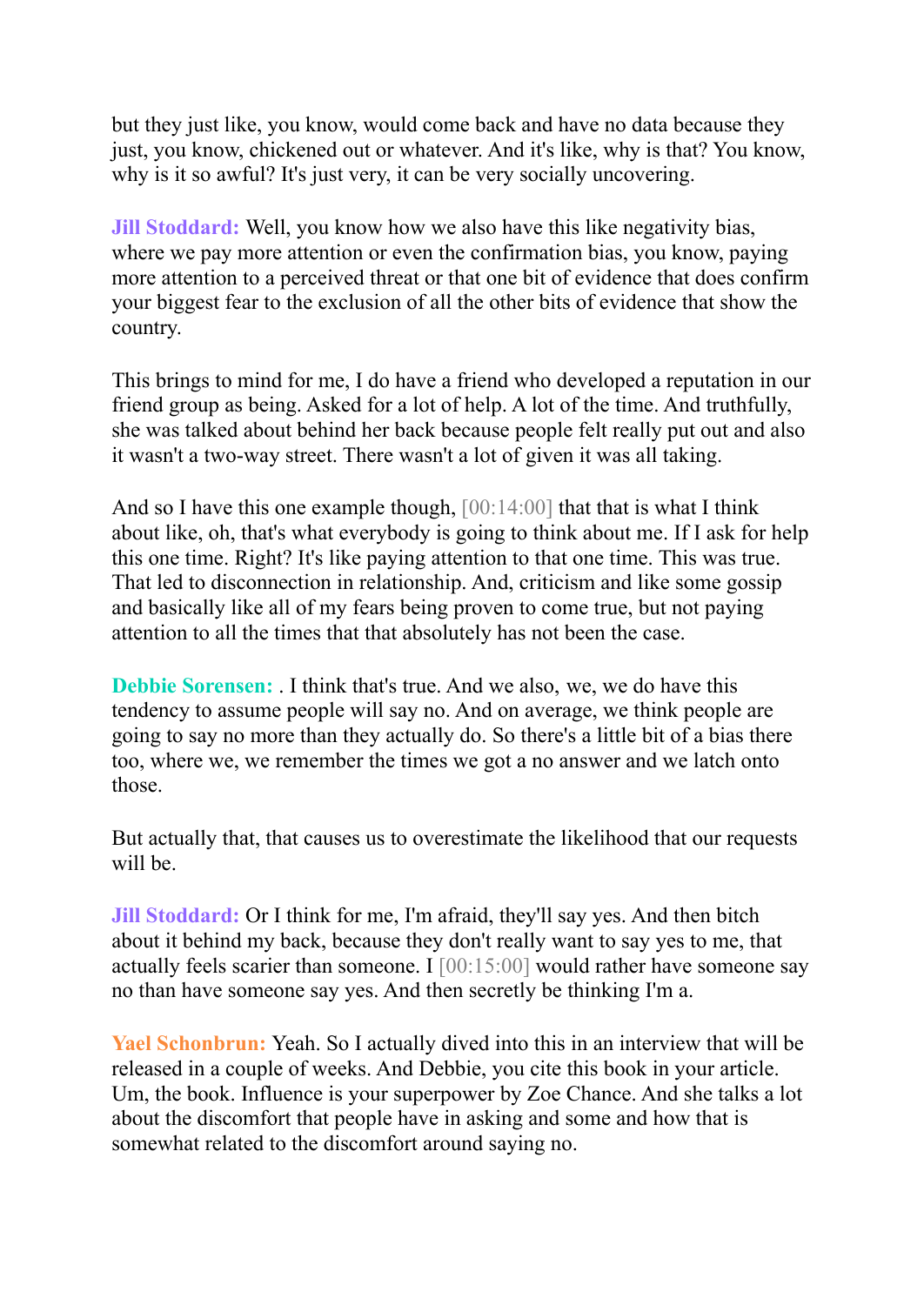And Jill, she talks about your sort of discomfort with the idea that somebody might say yes, but we resentful about it and sort of how to manage that. And I will say that actually, I often worry that I'm like your friend that gets gossiped about it. And I don't want to ask for help for that reason because I. Th the area that I often need to open it because I'm a working parent is with my kids, but I'm so overwhelmed already with my kids that I'm worried that somebody will say, well, I helped you out with drop-offs and pickups last week. Can you do it this week? . And so I try hard, not, not to ask so that I'm not being asked and [00:16:00] feeling like I have to say yes, because I'm in this position of owing somebody.

**Debbie Sorensen:** One thing that we sometimes forget me. People tend not to like those tit for tat reciprocal kinds of situations where it's like, well, you did this and now I owe you this Transactional. It just feels kind of icky. We forget sometimes. So that. Yes, I get what you're saying. It's like, you don't want to feel like now you have to do maybe something in exchange.

That's going to be too much for you. You know, you have to set your own boundaries around all these things. But I think sometimes we forget that most people want to help other, I mean, yeah, there's some people out there who are maybe a little, I don't know, just lack, empathy, psychopaths or something. I don't know, but people, but I think that most people like you probably would want to, if you had. I mean, you'd be happy to bring an extra kid home.

You know what I mean? It's like, if it helps somebody else out, like most of us get a little bit of a boost and a benefit from being given from [00:17:00] doing pro-social actions. Like it's, it's a little bit of a benefit to ourselves. And Adam Grant writes about this actually about how, you know, giving has benefits.

## Like

**Yael Schonbrun:** Right. It's like the science on gift-giving that we get more benefit from giving them receiving. And that's true with, acts of generosity, not just material.

## **Debbie Sorensen:** That's

**Jill Stoddard:** And I think it also makes it easier to ask for help too. You know, if you feel like you have been doing your part, then some of those cognitive obstacles become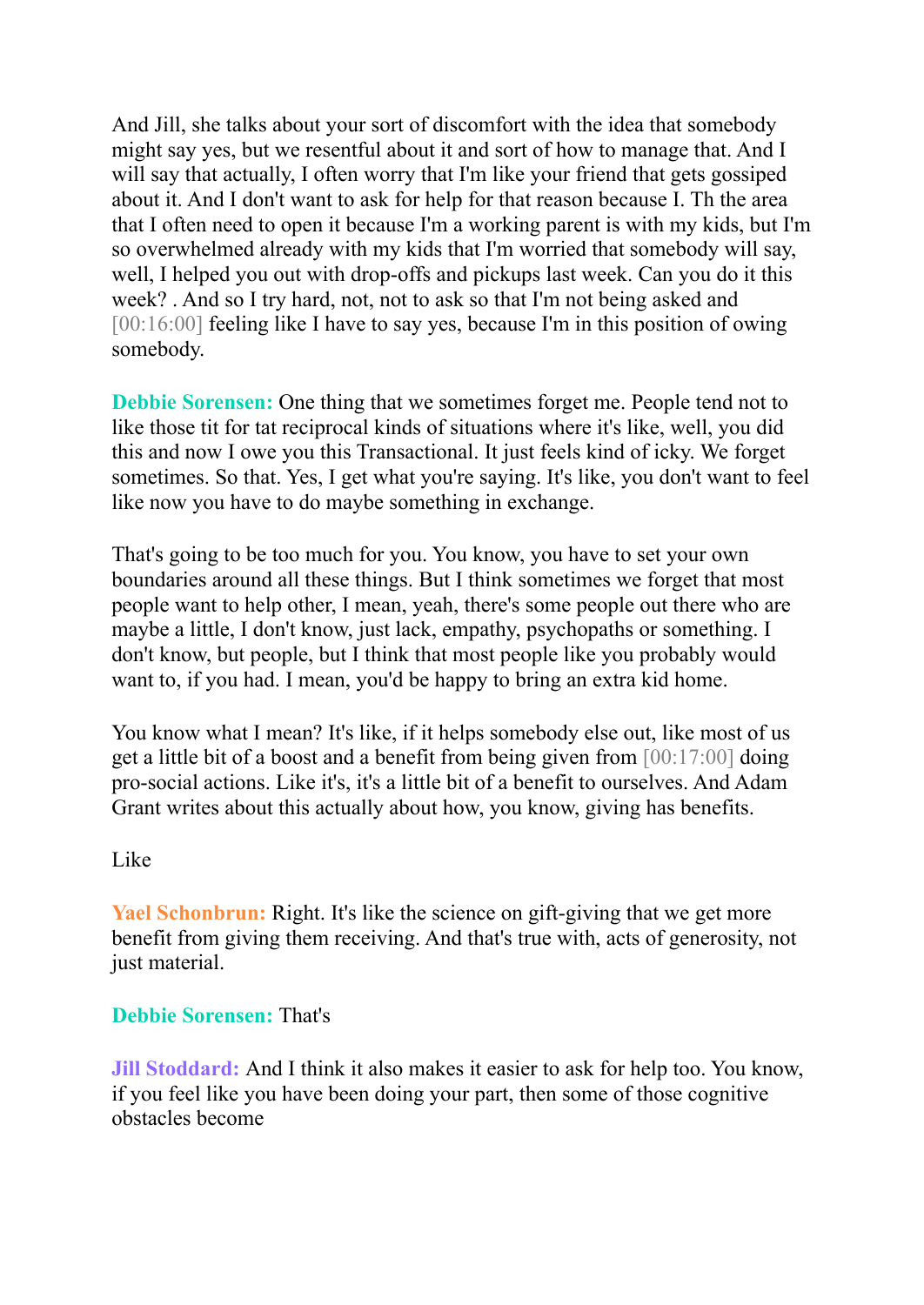less strong. At least for me, it feels a little easier to ask if I've, if I feel like it's been reciprocal and I've been doing my part to help other people as well.

**Debbie Sorensen:** What about specific challenges? So, Yael your article was about asking for professional help therapy coaching. What do you see as some of the challenges to that?

**Yael Schonbrun:** Yeah. So there's a number of things that we didn't actually even talk about in our [00:18:00] article. But I do think that some of the challenges include the stigma of, you know, do I have, is there something really wrong with me? Do I have a mental illness and, and sort of the anxiety about. Uh, diagnosis. And similarly, I do a lot of couples therapy and I hear a lot of couples that tell me, you know, we waited a really long time because we didn't want to admit that there was something wrong in our relationship. I think that more and more that is getting worked out in sort of the modern conversation that, many people can find benefit in, in, professional help in that the stigma around mental illness is. Reducing to some extent, especially in certain segments of the population. I think insurance coverage and financial constraints is a real issue with therapy, um, and availability. I mean, that's been a huge problem throughout the pandemic and we've seen the growth of. services like online therapy, becoming more available. And I think that helps accessibility, but then you have this [00:19:00] other issue that comes up, which is, , what my article with Brad stillbirth talks about, which is a lot of those online resources are not necessarily evidence-based. Um, and so I think that can be a real trap. But one of the things that I like to let people know is that even though resources like our podcast or books or workshops aren't therapy in the traditional sense that they can be quite therapeutic and there are many online and, , bibliotherapy resources that are, that have a strong evidence backing and that are easily available at low cost.

And so that's something that I am constantly letting people know. You don't have to find a therapist to get help. It is one. Can be helpful, but there are lots of other modalities and setups that can be quite helpful if you're struggling with a particular problem.

**Jill Stoddard:** Right. And a lot of people are offering online courses now. I mean, I think that's such a good point yet. Oh, there's so many different modalities. And for folks who do want therapy, there are a lot of therapists who have wait lists right now. So if you have to wait two [00:20:00] months to get in, that's a perfect amount of time.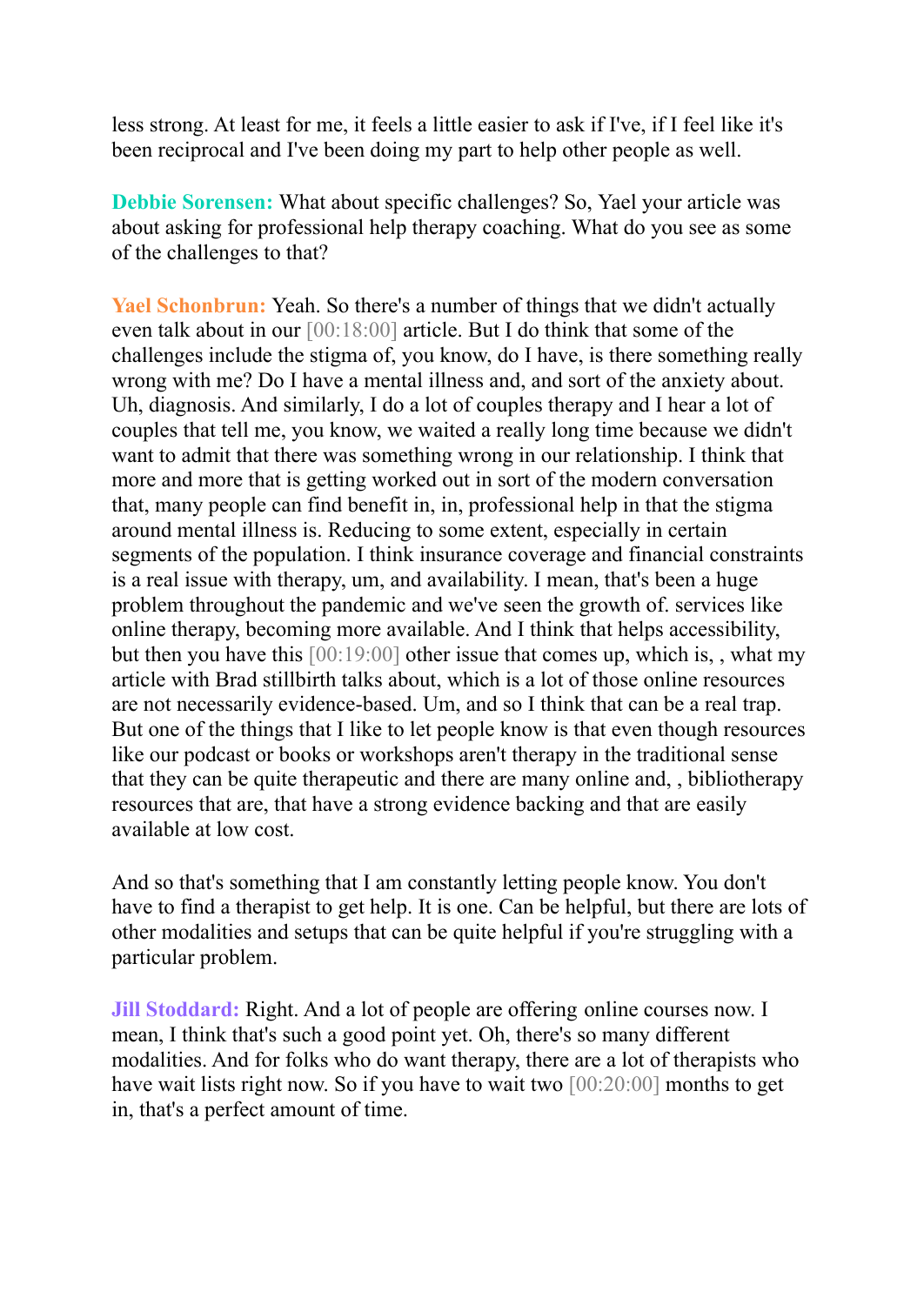Listen to some podcasts or read, you know, self-help books. think the other thing that can be an obstacle is just the overwhelm, you know? And, and I think especially about people maybe who struggle with add or things like that, if, especially if that's the reason that you're seeking therapy. weeding through, like, where do I even begin and who is the right person to help me and how, and then even if I know whether it's a coach or a therapist, like there's a million of those people out there, how, how do I know which one I'm supposed to look at?

So maybe we can talk a little bit about that. Like what are, what are some ways we can maybe break this down for people? Like, maybe we can start this as in your article, your LS, what type of therapy, when somebody should get a therapist versus a COVID.

**Yael Schonbrun:** Yeah. I also just want to sort of pause on this note that like, what if you feel like you don't have time in this reminds me of something yoga and meditation teachers say, which is, if somebody says they don't have time to do [00:21:00] five minutes of meditation a day, then maybe. You should probably start with an hour a day. So if you don't have time, because you're feeling too burned out, that can be a sign that it really is a good use of your resources to sort of pause and regroup, because if you sort of continue in that cycle of, I don't have time and I'm feeling burned out. Then it's going to take, it's going to be that much bigger of a lift to get out of, you know, the, the burnout cycle. Um, same goes with mental health. The same goes with relationship problems, that if you're feeling like you don't have time to dedicate or resources to dedicate, but things are going downhill. It's a good moment to sort of pause just briefly and say, what would it be important before things get even worse to really carve out some time to make this a priority.

**Jill Stoddard:** That's a great point. And I think now more than ever, that we have so much access to telehealth, the time commitment is. because there's no more commute. It can truly just be 50 minutes of your day, rather  $[00:22:00]$ than two hours to, you know, leave work and get to your car and drive to the therapist that dah, dah, dah.

**Debbie Sorensen:** Don't you find that sometimes your clients, like during the times when they need you the most is when. You just don't hear from them either. They're just, oh, I was too depressed to come in or I was too busy and stressed and I get it. I mean, I do the same thing sometimes they do.

I don't do the things I know I should because I'm stressed out and it's just a reminder sometimes. Well, that might be a really good time to talk to your therapist. In fact,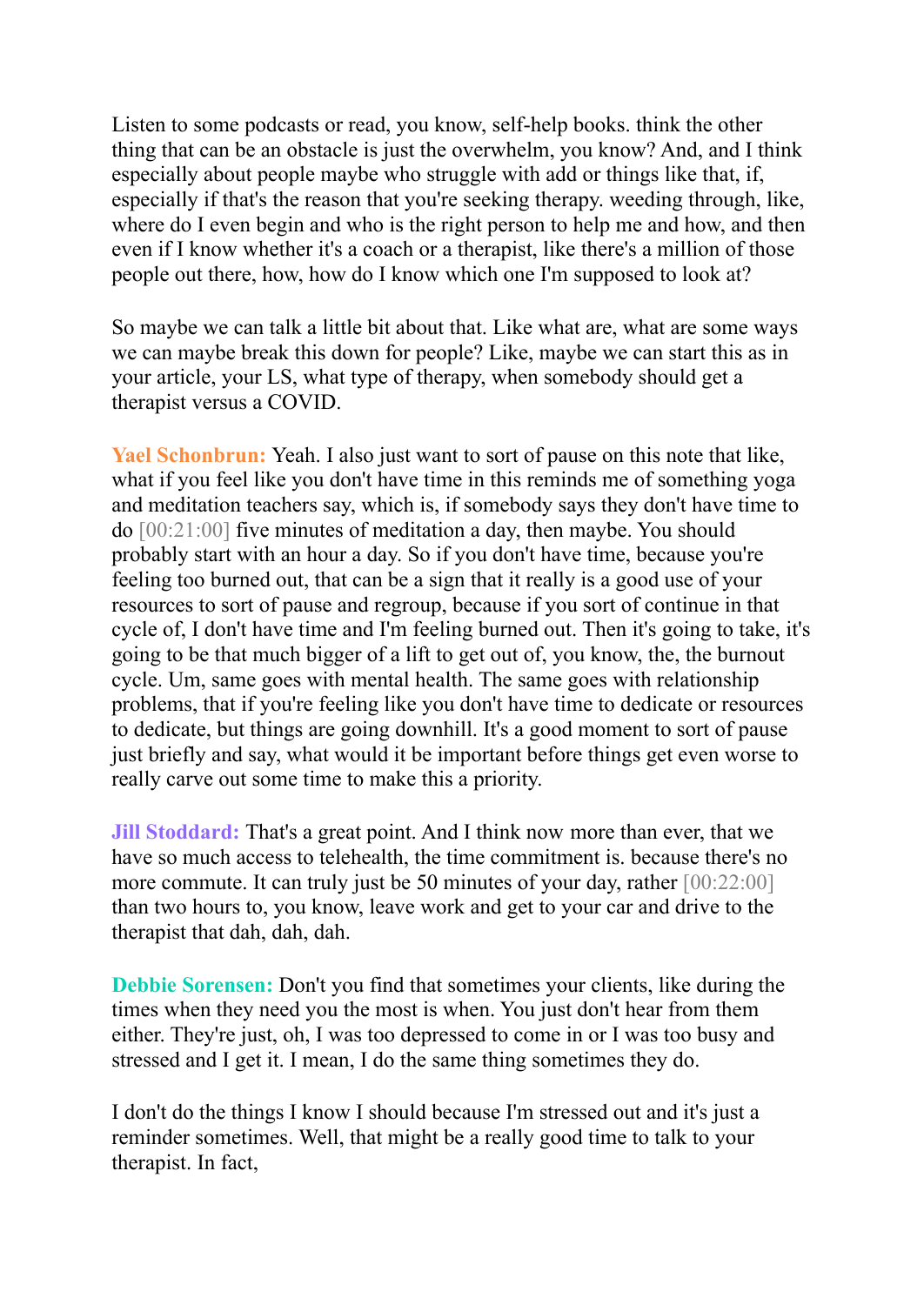#### **Yael Schonbrun:** Yeah,

#### **Jill Stoddard:** Yeah.

**Yael Schonbrun:** I've, I've definitely had phases in my life where I've felt too busy and it turned out that I really should have sought help much earlier in that cycle. And I am more on top of it now because I've learned the hard way. But I do think that, you know, when you notice your. What we call like the clinical impairment, if you're having a hard time functioning at ordinary levels and your job in your close relationships with your health, um, that's a good sign that [00:23:00] it's time to pause and get some support in whatever form that takes, whether it's talking to professional, , listening to some self-help kinds of podcasts or audio books or attending a work. I'm Brad. And I talk about the difference between what kind of signals would send you to seek out a therapist versus a coach. And it really is that difference between, is there a significant impairment which would direct you to seek out somebody who's specially trained in treating mental health problems, a therapist, versus are you looking to enhance, perform. Like, you know, get better at dating or perform better in your work sphere or really improve it in your parent child relationship. That would be more the signal to seek out a coach, , somebody who has a specialty in helping people enhance their performance in these specific areas. So again, for therapy, it's really like if you're functioning below ordinary level, Look to a therapist. If you're looking to [00:24:00] enhance your performance, a coach may be a good fit.

**Debbie Sorensen:** When do you think it's enough to just get support emotional support from your friends and family? Because sometimes it is. I think that sometimes actually back to this idea of not being an island, I think sometimes we carry an emotional load and we, we need support and just connection and someone to talk to about it. And sometimes that isn't it.

**Yael Schonbrun:** Yeah, I was just reading this terrific piece in InStyle by Jesse Gold, who who's a terrific writer. And she talks about the difference between friendship and therapy and, you know, spoiler alert. They're quite different. Um, In some ways they kind of serve a similar function. Cause w as you're saying, it's like, you know, connection and support and care can come through either relationship. Um, but I'll say, you know, what's interesting is like, I have obviously the two of you and many other friends who are professional therapists, but. I'm careful about what I lay on them, because friendship [00:25:00] really is qualitatively different than, a therapist, client relationship. And there are certain ways that the therapist, client relationship allows you to like really be open and lay all your stuff on because the therapist has. Some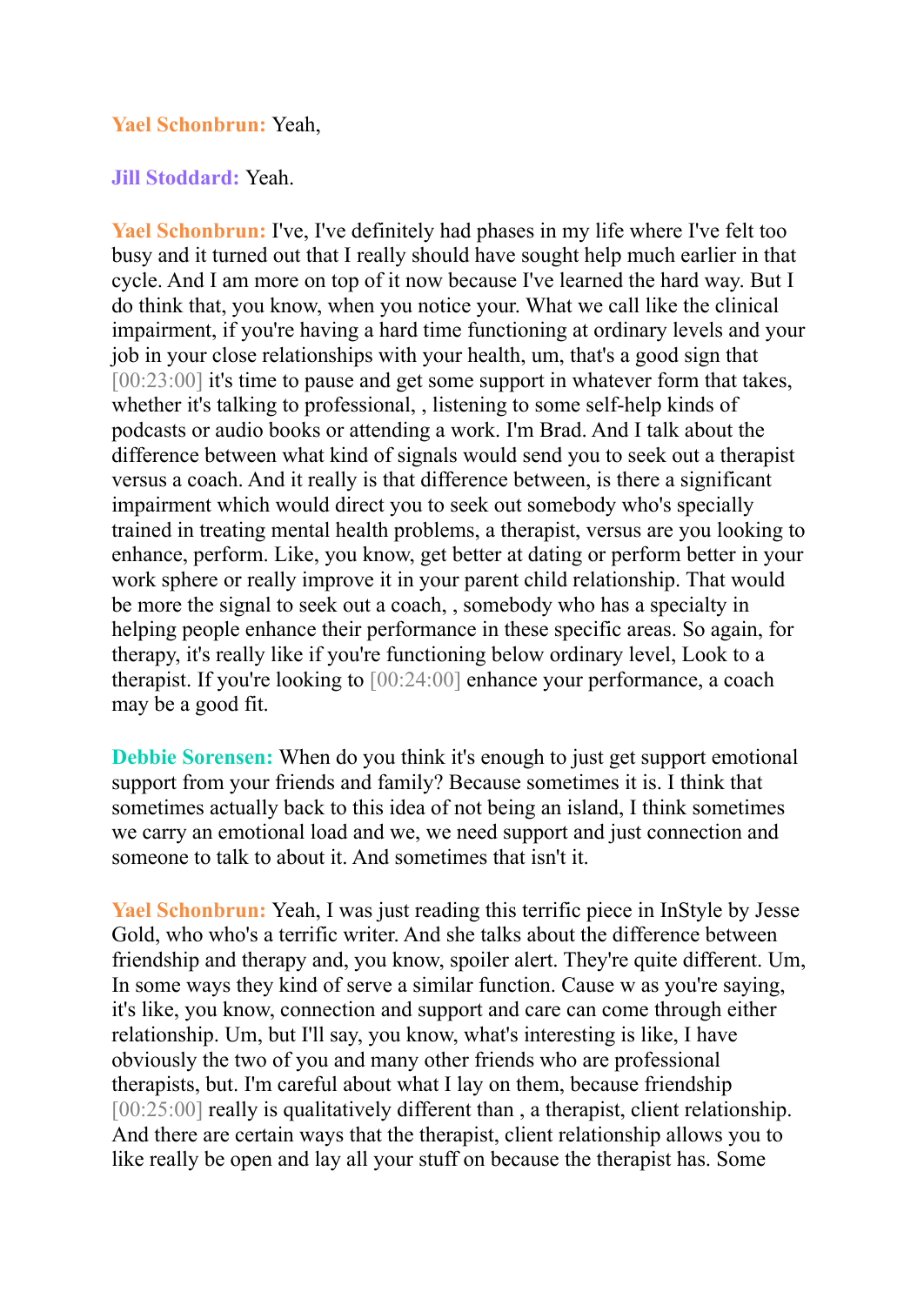distance, some emotional distance. And so they won't kind of carry it in a heavy way. The way that a friend might their job is really to focus on supporting you and helping you sort out your stuff, as opposed to a more back and forth kind of dynamic that exists in most friendships. And so even if your friend is a therapist, You might approach that relationship in a different way than you would somebody who is acting as your therapist in a professional context.

**Debbie Sorensen:** I have my husband sometimes they'll say, do you talk to your clients like this? I'm like, well, no, you're not my client. You're my husband. Of course not. It is a different thing, you know? Well, yes, of course it should be.

**Jill Stoddard:** , I think if people aren't sure. Do I just need to talk to a friend or do I need [00:26:00] professional help is instead of being all up in your head and trying to figure out the quote unquote right answer, you can kind of test this out by your experience. So, you know, if you're talking to friends and you're not getting your needs met, Which may happen a lot.

Like, I don't know if you guys have had this experience where maybe you say like, gosh, you know, yeah. I'll maybe I'll use you if that's okay. As an example where, you know, you, you have a book that's coming out soon and you'll say, gosh, I'm like really worried about how this is going to be received. And sometimes a friend who is not trained as a therapist cause you know, the other differences of course.

Training and how to do this might say, oh, don't be anxious. You'll be fine. And that is really well-meaning, but it's not helpful because you're already feeling anxious. And now you're being told you shouldn't feel anxious. Whereas a therapist might be more likely to say, well, of course you're anxious.

Like this is really important to you. It would be weird if you weren't anxious and something. [00:27:00] That simple can make the world of difference. And so I think if you notice, you're going to your friends a lot to talk about the things that you're struggling with, and you're just not getting what you need, even if you don't think you have a diagnosable mental health issue, even if it's not totally interfering in your functioning, but you're really struggling and suffering and not getting what you need.

Like that can be a really good reason to seek out professional help from a therapist.

**Yael Schonbrun:** I love that cue. And it's actually something that I talk a lot about in couples therapy. Like if you find yourself having the same conversation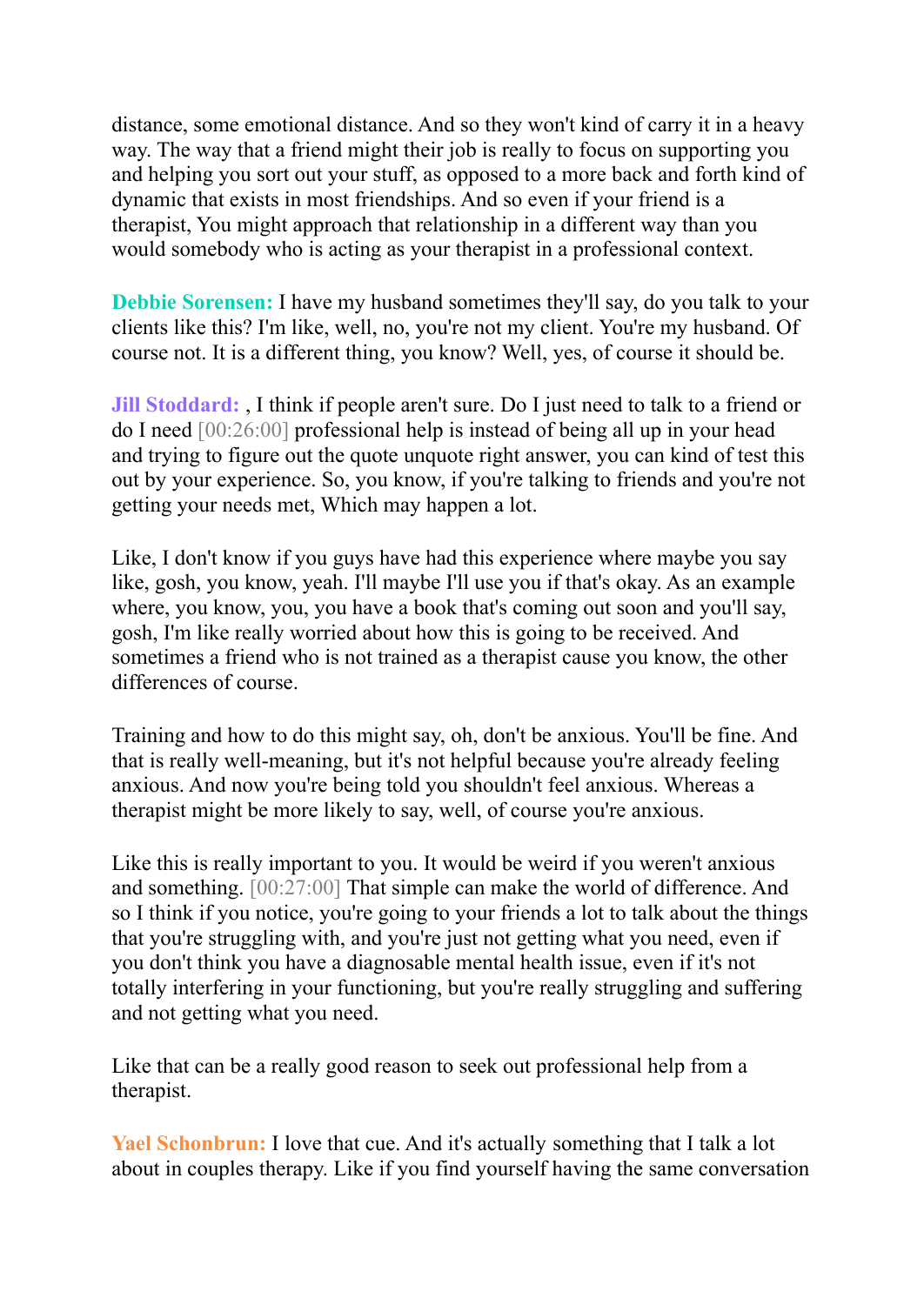over and over again, even with different people, but especially with the same person and you feel like it's just not moving forward. Like you keep you find yourself on the Greek, eat all the time.

It's a good cue that, you know, something needs to change and you may not know how to change it. And that is when, um, professional help can be quite hard . So I, so I just recently read this [00:28:00] wonderful piece by just Dr. Jesse gold. Who's a terrific writer talking about the difference between therapy and friendship. And one of the things that she notes is that, one of the difference between a therapist, client relationship versus a friendship relationship is that the balance of airtime is larger for a client than it would be in a, in a mutual friendship. But it's not always perfectly clear. So for the two of you, what do you think is a sign of like a healthy balance in a therapist, client relationship versus a signal that your therapist, client relationship might be veering into friendship, territory, which is not what you might need or be looking for.

**Debbie Sorensen:** Well zooming out on that question. I mean, I think it really, there are some, I think it depends somewhat on the therapist's clinical orientation, because there are certain therapies where either the therapist is meant to be a neutral blank slate, and that's part of the clinical stance or a kind of an expert teaching you things. And there's really. [00:29:00] Behind that there's like philosophies and theories behind why the therapist is in that role. And I think other therapies, therapists self-disclosure is part of the treatment. I think it's meant to take down some of the power hierarchies to give clients a more of a sense of you're not alone. Humans, we're all struggling. And that tends to be my orientation a little bit. So I actually do disclose, and I talked to my clients too. Sometimes when I'm teaching them something, I probably take up a little more air time than I might, if I, you know, if I wasn't teaching them a concept or a skill or something like that.

But I also think I have to watch it because first of all, some of my clients, I really like them. And so. It can digress into chit-chat and it's like, what are we doing here? And let's bring it back because this thought where you're paying me for. Um, but also I think that sometimes, you know, you want it to be clinically useful to be for a reason.

And I think as You know, if you're, if you're in the client seat,  $[00:30:00]$  you know, if it's starting to feel like it isn't useful, it's just chit-chat. I mean, a little chit chat is fine, but if it's like half the session is chit-chat, that's probably not good. I think for me, um, in the pandemic, that's got a little blurry because we as therapists, we're all going through, you know, the, all the political people and the fear around COVID and what's happening and we're home and we're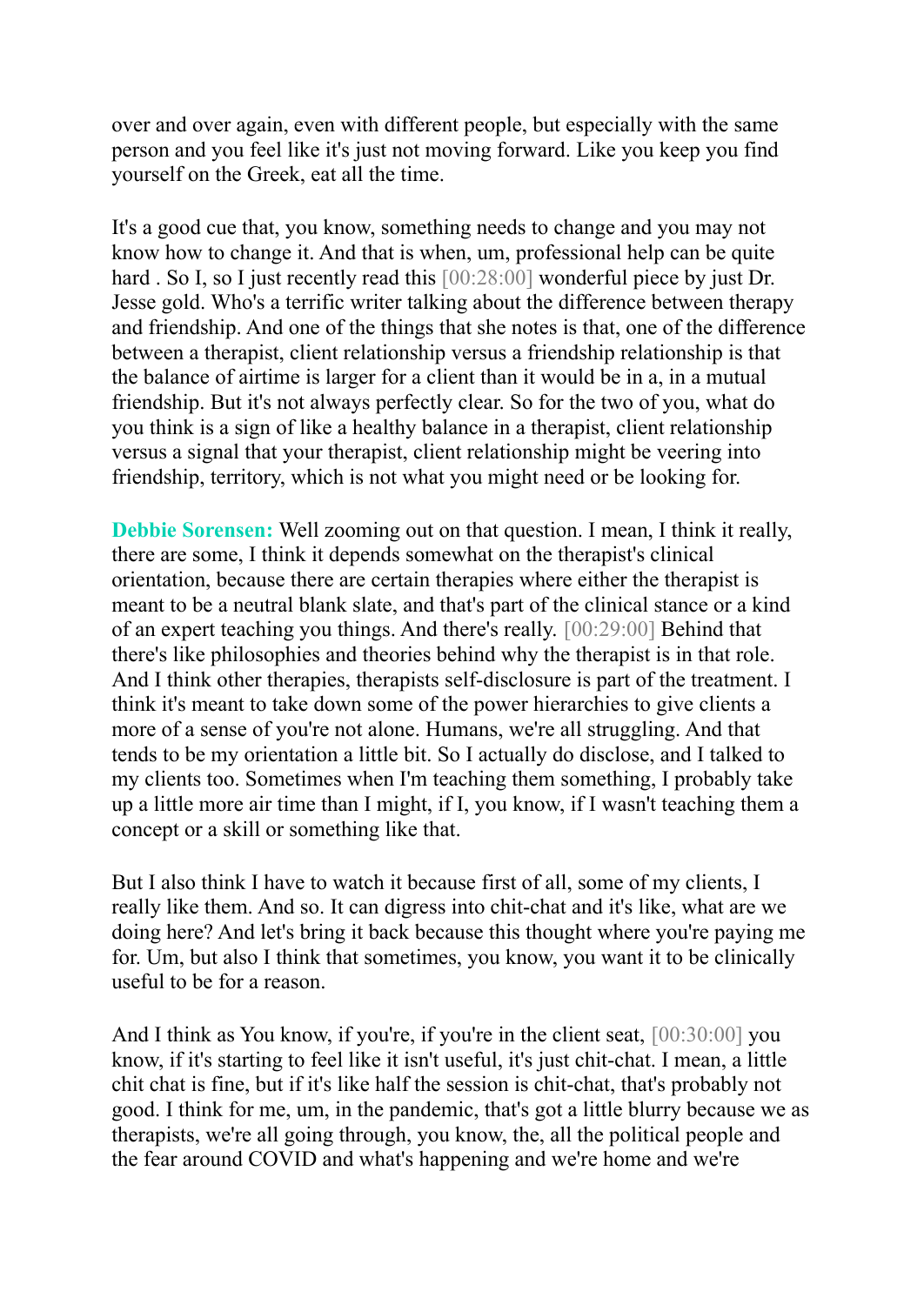isolated in our kids and we're not sleeping. And I think it's important to a degree for therapists to acknowledge that and to say like, yes, this is so stressful. This is hard. But I did, I had a particular session during the pandemic where I remember afterwards just thinking. I think I made this a little bit too much about like, yeah, I'm stressed out too, and kind of thought I need to just be aware of that because it's not necessarily clinically useful anymore. Um, so anyway, it's a, it's an, I think it depends a little bit and, and I think for different clients, some might really like that. And some might be [00:31:00] like, I don't want my therapist to be talking about themselves.

**Jill Stoddard:** You just took those two words right out of my mouth. I was going to say one of the things that I think all of us are trained on, no matter what our orientation is, any question that comes up like, should you hug your client or not? Should you drink water during session or not? The answer is always. It depends.

You know, it's contextual. It depends on the function. And Debbie, I think that the, the COVID example is such a good one, because this was the first time where, when clients came into session saying, how are you? It was the first time. It didn't feel like that small talky thing. We all just do to start a conversation where pre pandemic, if a client said, how are you.

I'm great or I'm tired. And then we would go right into the therapy. Whereas I really sensed during COVID that when clients were asking me this question, they were generally concerned about me and wanted to know how I was doing, and that conversation could be done [00:32:00] in a way that was still about them and therapeutic to them.

And, and even if that's just about rapport and our relationship, you know, w we know that the. The biggest predictor of outcome and therapy still is the quality of the therapeutic relationship. And that sometimes that disclosure can really be used in that way, especially if clients are otherwise feeling disconnected, like being locked down and not having that same level of, of interaction that they've had in the past.

**Debbie Sorensen:** I you know, back to the question of how to find a good therapist fit. I often encourage people when they call me for a referral to talk to a few people, because I think that that. Just the relationship that fit, just having that sense of, oh, I click with this person. I feel like they can help me. That is a variable that predicts a good outcome.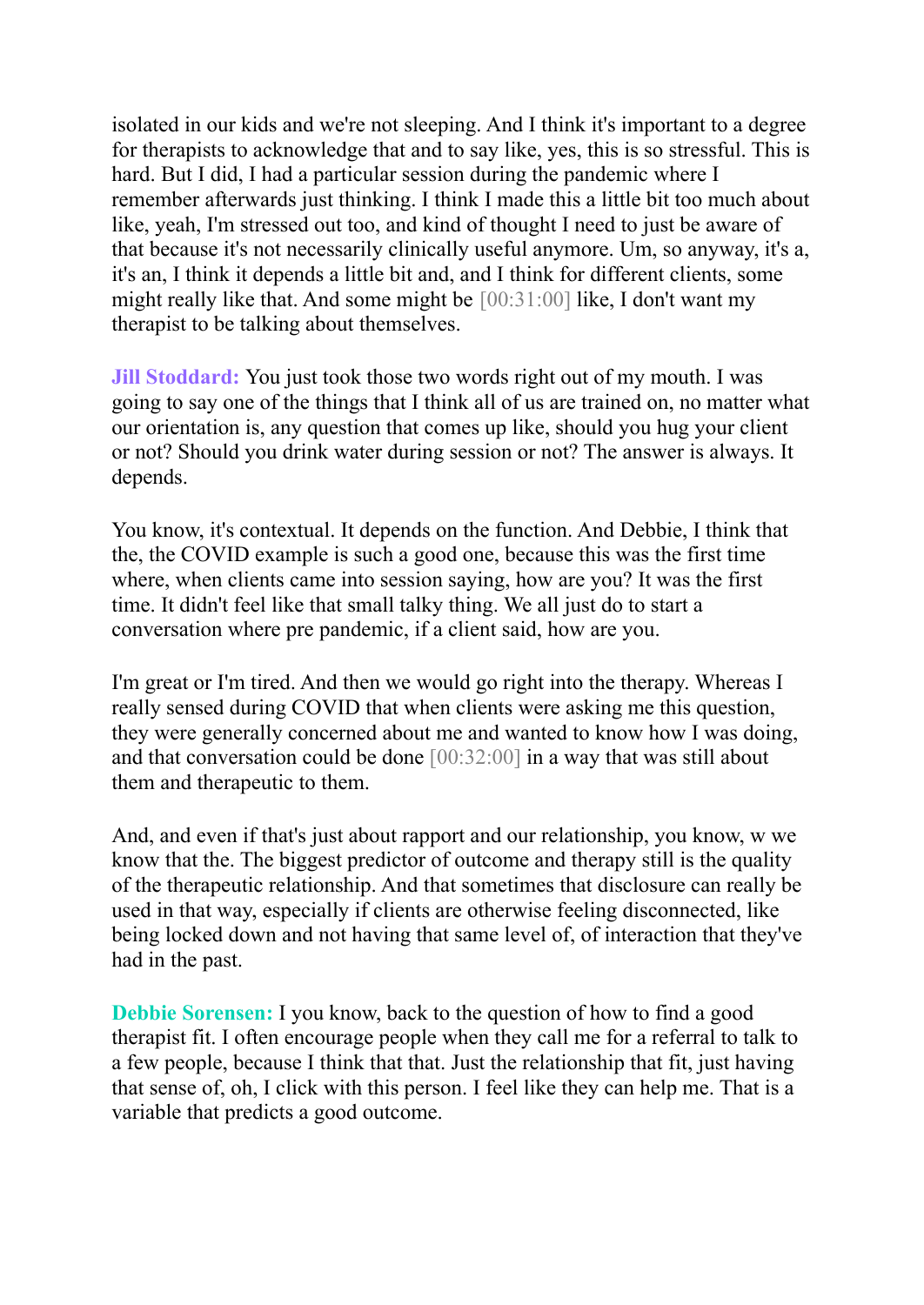And it's hard to know that until you have a conversation with someone and just try it out, [00:33:00] even maybe a session or two to just get a sense of that, because sometimes it's just not, and it's not personal. Even, it might be the most qualified person, the biggest expert. And you're like, we're just not clicking here and that's okay.

But I think that might be a good time. Move on or to interview a few therapists and, and find one that does feel like a good interpersonal fit. Right.

**Jill Stoddard:** I usually recommend that people give it like three sessions. And if by the end of the third session, you don't feel like you're clicking and comfortable and safe and can open up. That's probably a good indicator that this just isn't the right therapist for you, even if they're perfectly qualified.

**Yael Schonbrun:** And just to normalize that process, that is a pretty typical part of finding a therapist. That's a good fit And it's unlikely that a therapist would take it personally, if you say I'm interviewing a couple people, can you give me a couple of sessions so that I can find, make sure that this is a good fit for me?

Actually you'll get, typically get a lot of respect from the therapist by doing that. So I think [00:34:00] again, sort of getting back to that fear of burdening people or asking too much of people, this is a pretty standard part of finding a good therapist is really prioritizing the fit between you and, and the therapist, making sure that you feel comfortable. The relationship feels warm and safe and supportive. And as Jill just said, it can take , a couple of sessions to really, to make that determination.

**Jill Stoddard:** Absolutely. So maybe we can talk a little bit about some of the more specific factors that listeners might look for when they're kind of hunting through the morass of the internet to try to find someone who's a good fit. What do you guys recommend for.

**Yael Schonbrun:** One thing that I want to say doesn't matter too much is your degree. Like somebody can have a master's in social work, be, uh, you know, med have a PhD, PsyD, years of practice and degrees. Turn out through studies that have been conducted not to matter very much. , and so I think it can be tempting to look for somebody with the highest degree [00:35:00] or, you know, the most number of years in practice, but I wouldn't focus too much on that.

And I think that that's an important myth, to be honest.

**Jill Stoddard:** Absolutely.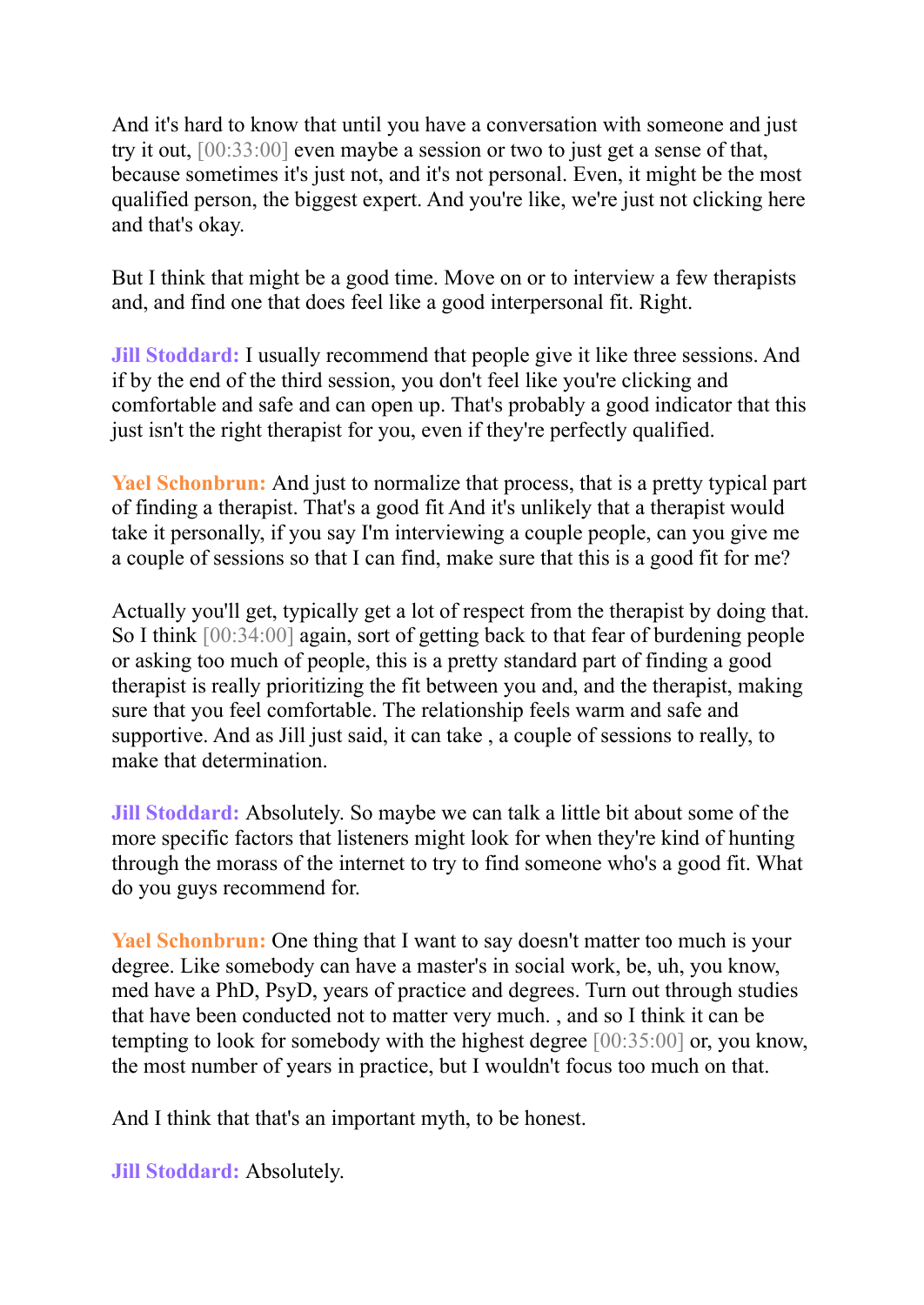**Debbie Sorensen:** I do think though, you want to find someone who has. Either as licensed, if you're looking for a therapist, you want to find someone who's either licensed in a mental health field or in training to be licensed under supervision. I think that in some states, including my state here of Colorado, actually, there are some laws that you can't. Deem yourself as a psychotherapist, without training. And some of those people actually do have training, but you just have to be very careful. And I think the public doesn't necessarily know the difference, but I just think that you have to be cautious because if you go to someone who doesn't have that kind of training, they might be doing things that aren't necessarily. Helpful or evidence-based and in some cases might be harmful. And I think as, as a consumer, you, these terms get [00:36:00] very, the difference between a psycho therapist and a psychiatrist and a psychologist. It's like the words are very similar and people don't necessarily know the difference.

**Jill Stoddard:** I think that's a good point. We, you want to make sure that irrespective of the letters after someone's name, that they have training and licensure in mental health. And then I think beyond that for each specific person, you want to look to make sure that what they're specializing in is.

The same as whatever it is that you are struggling with. And, and I'll add a caveat to that. For me, I think a red flag is when you find somebody who claims to specialize in every single mental health problem that exists, , or similarly, you know, you want to find somebody who practices from. , an evidence-base, you know, a psychotherapy that has been empirically supported.

So things like cognitive, behavioral therapy, acceptance and commitment therapy, there's many DBT EFT. Um, and if somebody claims to be an expert or a specialist [00:37:00] in all of those different therapies, it's literally impossible. You know, the number of years, whether it's a master's degree or a doctoral degree, we do not go to school long enough to truly learn how to.

Um, competently deliver all of those therapies. So really finding someone who says I do this one, two or three types of therapy, and I specialize in these, I don't know, it's, don't take this as a rule, but you know, maybe three to 10 different kinds of things. You're more likely getting a specialist who actually has expertise in that evidence-based therapy than someone who says they do all the things for all the problems.

**Yael Schonbrun:** And I do want to add that. I think Jill you're pointed to this, that there are a lot of different treatment approaches that have an evidence backing to them. And so it's maybe less important to like, Either do CBT or act. Um, and that's certainly not what we're advocating. We all do act because we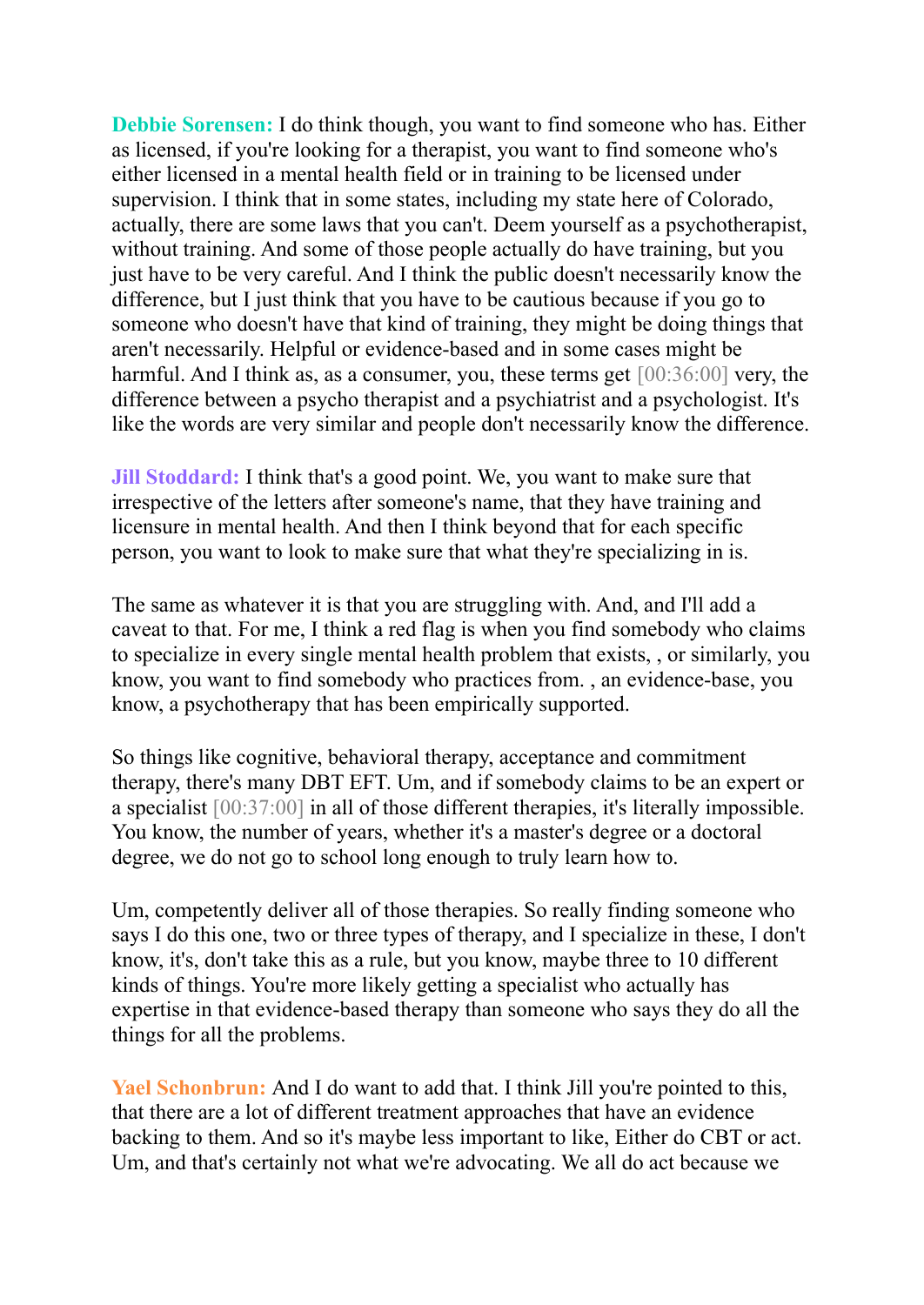believe in it, but there are many other treatment [00:38:00] approaches that are proven to work, but it is important to ask your prospective provider. What the track record is for their approach to ask them, to show you some evidence. And again, just so that you don't worry about putting them out that that is pretty typical and your providers should be able to provide either, , online resources for the approach that they use, or, um, tell you a little bit more about the track record for the kinds of, um, treatment package or approaches that they drop off.

**Debbie Sorensen:** And most therapists will offer an initial call. Not only offer. I mean, I don't, I don't really take a client if I don't talk to them first on the phone. And I think that I would encourage You to do a little research and also ask a lot of questions. I know, it takes time, but I think that's part of finding a good fit is you want to at least maybe get a referral from a friend or somebody in your life who knows something about this. [00:39:00] If you don't know anyone that you can ask for recommendation, you have to do some research online and then try to get some questions in a row. What do you want to know in terms of maybe the person's experience or their approach, how they approach therapy? I think it's really important to them.

**Jill Stoddard:** You know, one way that can be helpful to actually, instead of just kind of Googling, you know, therapist for depression in Colorado, you know, that's going to give you a lot of answers. One of the ways I even had. People find referrals. If it's, if it's outside of my own state where I don't necessarily know people is if you find a professional association that is specific to either the type of problem you have, or the type of therapy you think you want.

So for example, if you know, you want cognitive behavioral therapy, There is a main professional association called ABCT the association for behavioral and cognitive therapies. You can go to abc.org and click find a therapist. There's a professional association for OCD, for anxiety and [00:40:00] depression for act, which is called.

Uh, it, that website is contextual science.org. So it wouldn't be super obvious, but you can find, you know, you can use the, find a therapist option there, and the people who are paying dues to be part of those associations. Typically it means they've really dedicated a good portion of their professional life to treating this particular problem or using this particular therapy.

**Yael Schonbrun:** And just to add onto that, that research does show that deliberate practices spending a lot of time on your training and really honing your therapy skills in a particular way is a predictor of good. Um, so it is helpful to really make sure that whatever the approach you land on that your therapist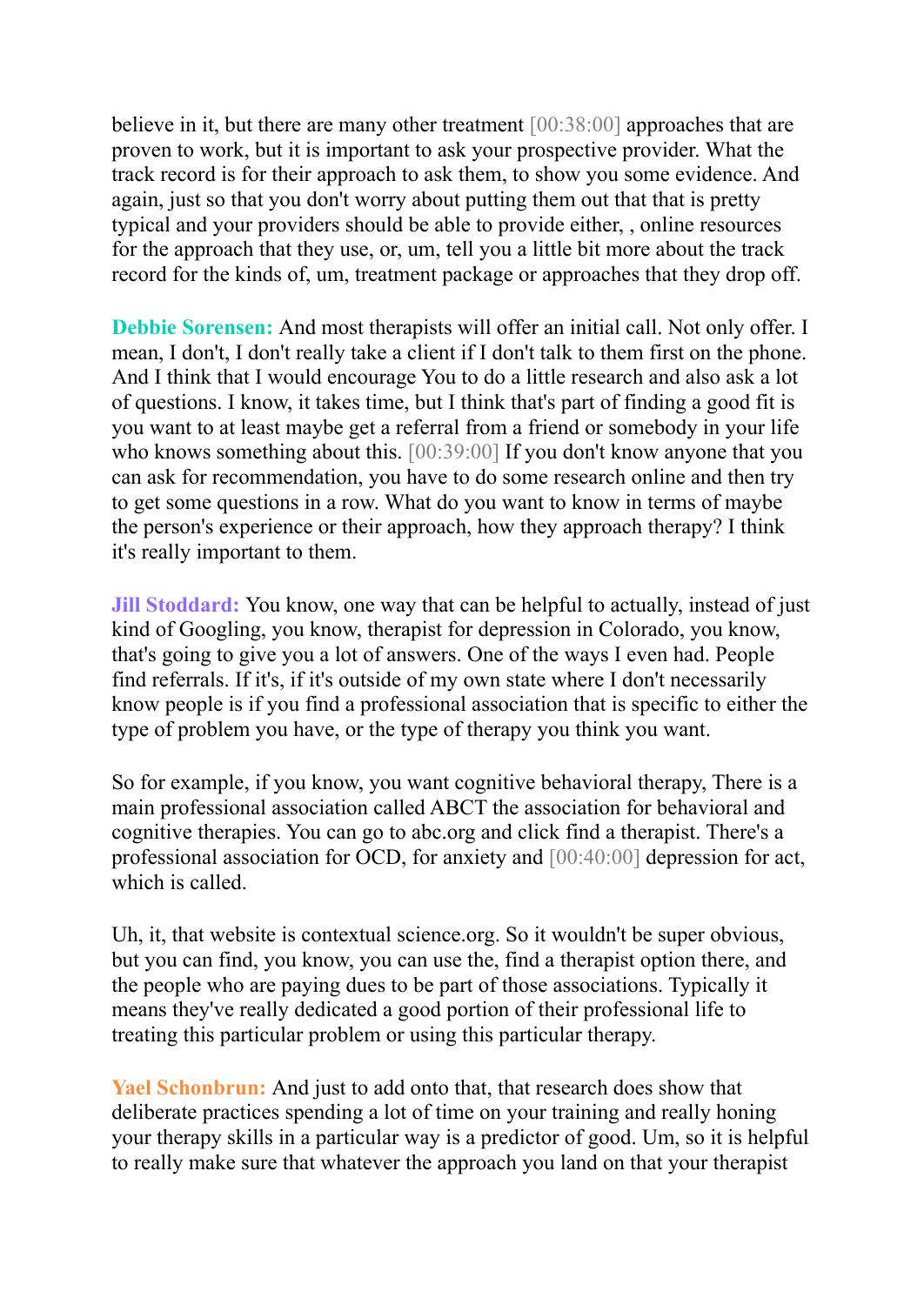has really dedicated a lot of time and energy to being well-trained in it. The other thing I was going to add that can be helpful is word of mouth. I mean, and that, that can be easier than, than Dr. Google, because you can go to trusted friends, maybe even work colleagues. [00:41:00] Ask, you know, if they know of anybody who, uh, who's good. And I think that can be a great way to connect with somebody that doesn't require you to necessarily know about particular approaches.

**Debbie Sorensen:** I love. Talking more openly about getting therapy. I heard something about how teenagers is kind of like cool. Now that's not the case. I was a kid, but, um, you know, that the stigma is maybe lifting, like you said, Joel, at least in some circles, um, and people are talking more openly because one thing that can happen is people might say, oh yeah, I have a therapist I'm working with for anxiety or for this or that.

And yeah. You could say, Hey, do you like your therapist? You know, are they, can I get that recommendation? I love it. When my clients refer people to me, You know, in their personal life, because I take that as the ultimate, like, oh wow. They feel like this is helping them. Um, sometimes I can't take it if it's someone who's too close to that person, but then I can, oh, [00:42:00] you know, your spouse needs a therapist.

Here's my, you know, some of my go-to people. And, and so I think that can be a good way to, to. You know, word of mouth through friends that you know, who have a therapist, they really are

**Yael Schonbrun:** You found helpful?

**Jill Stoddard:** Yeah, I think one of the most important things, whether you're asking for help, you know, w like we were talking about in the beginning of the, of the recording, you know, just asking for help from a friend, can you take my kids to school or whatever, or looking for professional help from a therapist or coach.

And especially right now, persistence is key. You know, I we've had so many people call our clinic who have said I've called six therapists and no one even called me back, which, you know, that's, that's, uh, that's something I get really upset about is like at the very least therapists who are listening at least have your voicemail say I'm not taking clients.

And so I won't be returning calls. So people know not to sit around waiting, you know, it's taking months for people to sometimes find therapy because they're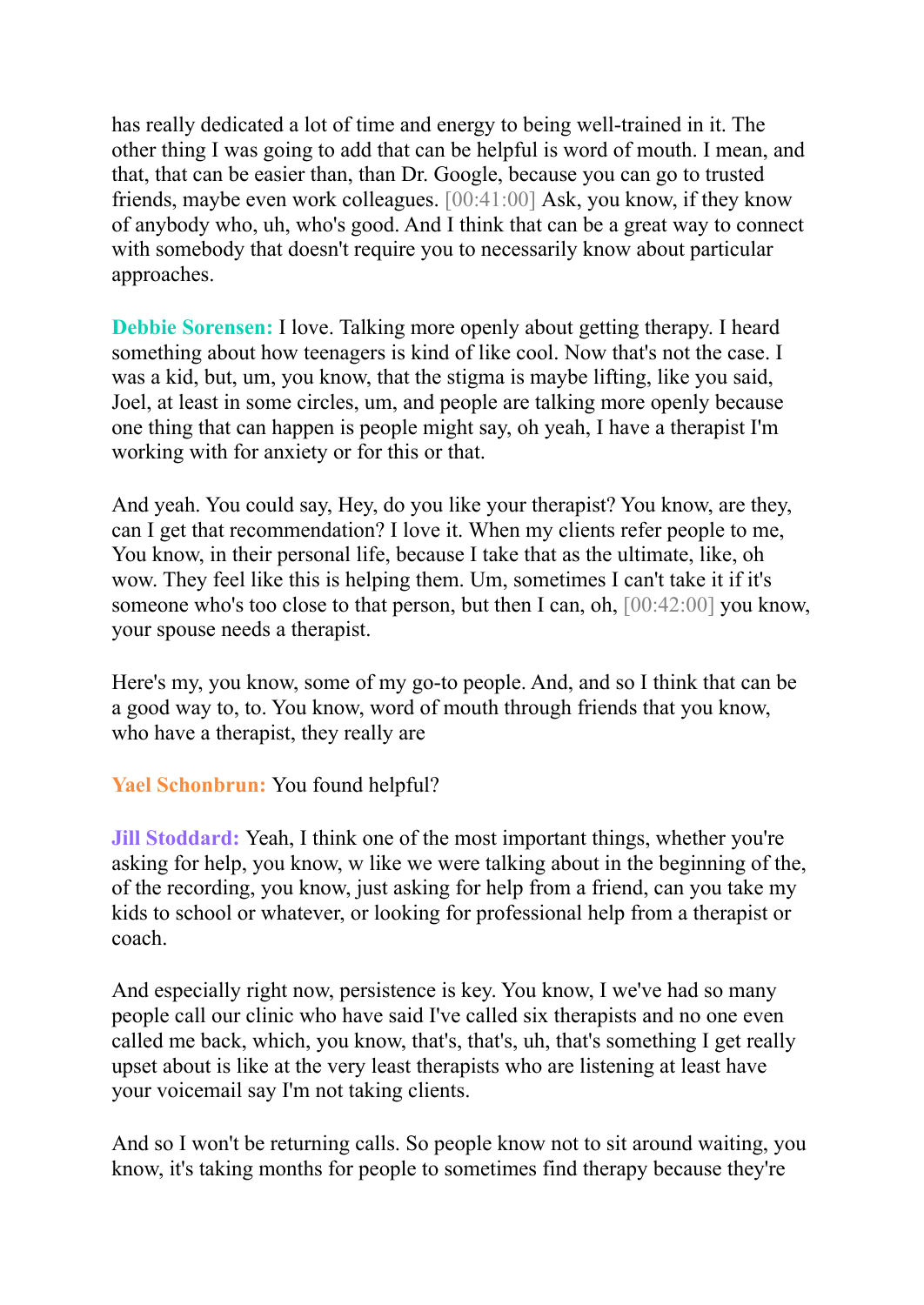waiting for calls [00:43:00] back that never come. And it can be really discouraging. And especially if you're struggling. I mean, the whole reason you're asking for help is because you're struggling.

And so it can be really discouraging and really difficult to persist, but you know, to not give up, somebody is out there who can help. And as you, Ella was saying earlier, whether it's podcast or self-help books that you can be accessing. While you're trying to get help. And if you're struggling to find professional help, maybe there's someone in your life you can ask to help you find that professional help.

**Debbie Sorensen:** I mean zooming out to, to a broader conversation about help. I just want to acknowledge the cultural. Piece of this, because I think that we, you know, we talked about some of the cultural challenges or barriers . When you're in a more Individualistic.cultural or society, there's that sense of, you know, I have to do everything myself.

I have to be alone. I can't ask for help whether it's professional or, you know, just personal help. [00:44:00] But I do think that creating a cultural shift takes everyone being more willing to ask for help, being willing to talk openly about different kinds of help that they get and give to offer. To ask for help to receive help. And in the end of my article, on my psyche guide on how to ask for help, I actually use our podcast as an example where we try, I mean, I don't know, we probably don't do this perfectly, but we try to make it very acceptable to say, Hey. I am maxed out right now, or I have this issue going on or I'm going out of town and to make it okay to say to people, I can't get this done in time.

Can you con you know, can you help me out with this or offer help when it's needed? Because I think that, you know, there is the snowball effect. I think if you are willing to ask for, or offer help, then maybe that person will do the same. And I think whether you're in a corporate environment, Uh, family or a team or a neighborhood just having that, [00:45:00] that cultural vibe of like it's okay.

It's not only okay. It's good. Like we need each other, it can shift things and make it so that it's not such a big deal.

**Jill Stoddard:** Well, then we know that modeling is incredibly powerful. It's a, it's a powerful behavior changer. And, and I think that's part of what you're talking about. And I'm thinking about, you know, seeing you guys more. Offering help and asking for help has made it much easier for me to be able to do that. And I'm thinking of another really good friend of mine, my re my good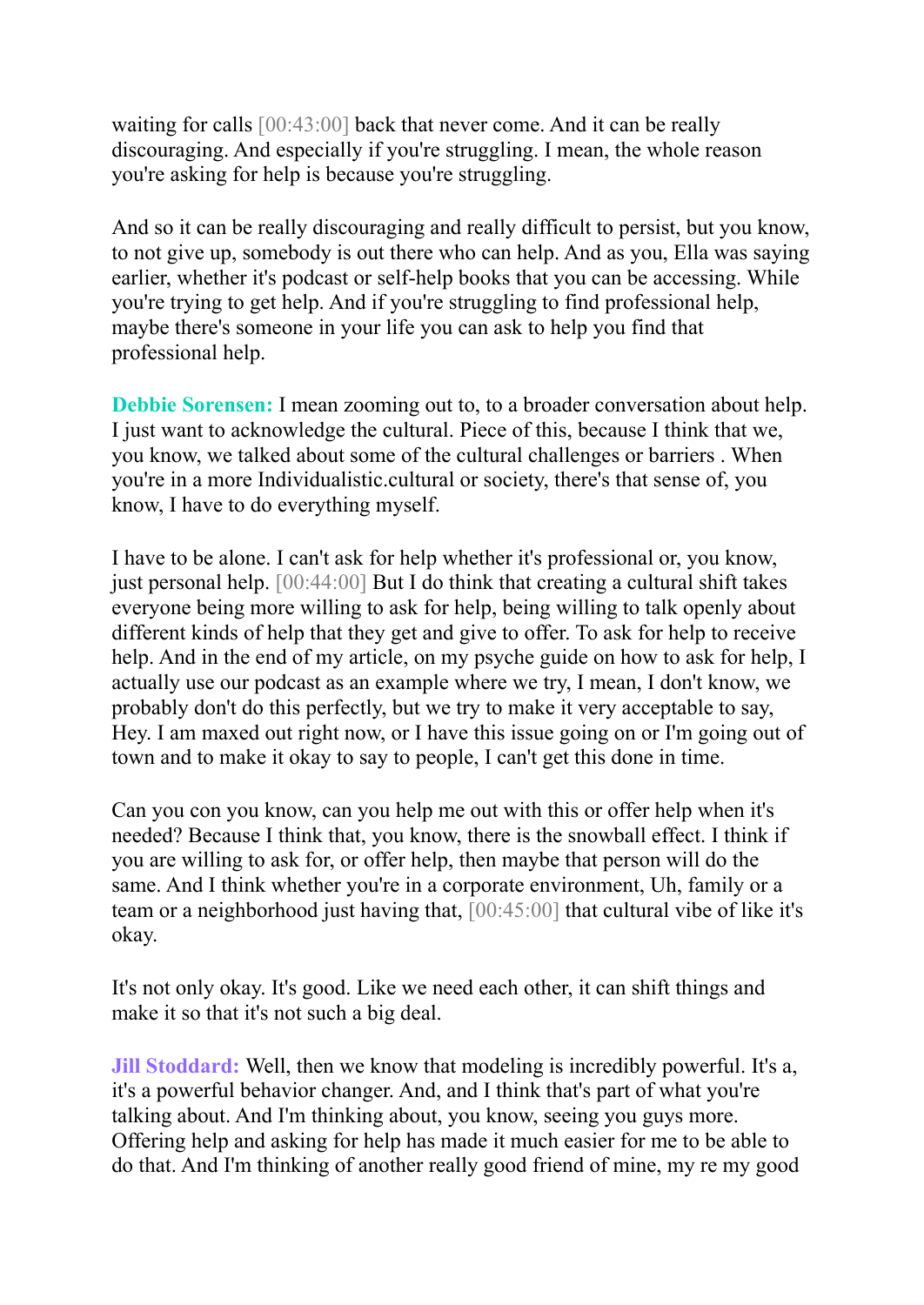friend, Tracy, who her husband just retired from the Marine Corps, but being part of Marine culture, you have to get comfortable asking for help. And as an officer's wife, she's someone who's often given her. To, um, you know, other spouses, et cetera. She's so good at providing help and also asking for help.

And having her in my life has been a really powerful model for me too, that G like, I love it when she asks me for, for help and I'm able to help her.[00:46:00] And, you know, she's someone I've come to rely more on without any kind of negative consequence. And those experiences can really help build this.

**Yael Schonbrun:** Debbie. I also related to that, I love how in your article, you talk about being thoughtful about who you bring into your helping network, that there are some people who are safe and comfortable and there can be a very, you know, kind and reciprocal relationship, not transactional, but reciprocal. Okay. Th that those are the kinds of people that you want to be asking for help and offering help.

And then there's certain people that might be less safe, so who, who may be a good person to having your helping network and think about building you're helping that work.

**Debbie Sorensen:** Building it. And sometimes maybe even asking someone where you're not quite sure, cause you don't want to keep going to the same nice person all the time and then over, you know, overwhelming them. And so maybe sometimes going a little bit outside your comfort zone to ask someone, New or somebody where you're thinking maybe we can move in that direction.

Like a neighbor, you know, you, you [00:47:00] start to kind of build that up over time through that reciprocal process.

**Jill Stoddard:** Well, and Debbie, that makes me think too, you mentioned in your article that it, you do tend to go back to the person who you think is going to say yes. And sometimes women are more socialized to be helpers and to say yes. And then that can add to kind of that gender. Discrepancy we're women are the ones that are kind of always stepping up and nurturing and helping, and to really be aware of those kinds of cultural pieces too.

Well guys, I hope that this was a helpful episode for everybody. We'd love to hear from listeners. If you guys want to tell us on social media about your experiences of asking for help. We'd love to hear from you.